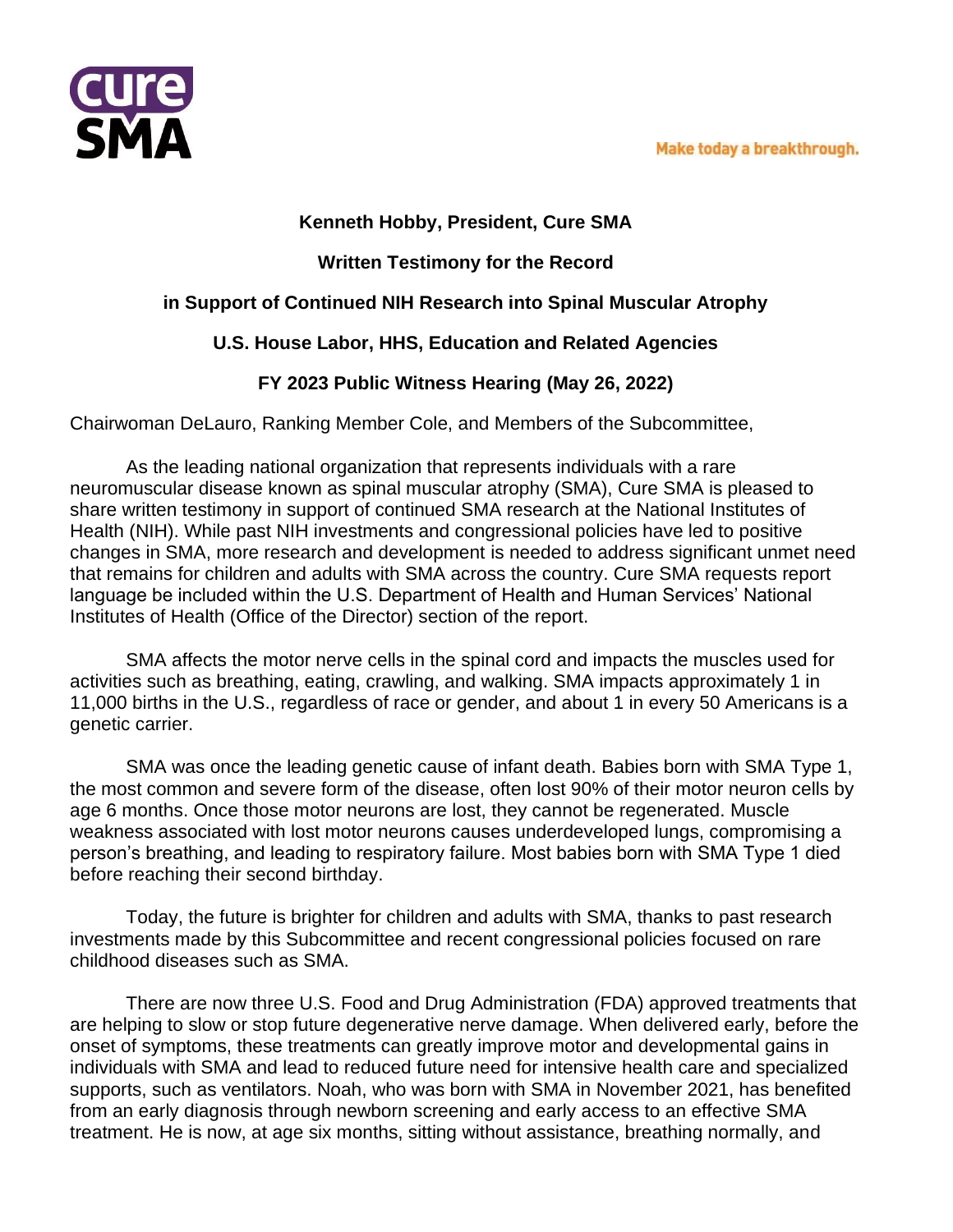

meeting other key developmental milestones, which would have been unheard of prior to treatments.

SMA is widely viewed as a research success amongst rare diseases, given that multiple treatments exist. The National Institute of Neurological Disorders and Stroke (NINDS) identified SMA as a "research highlight" in its fiscal year (FY) 2023 congressional justification and noted: "NINDS has contributed to new treatments for rare disorders, including the first gene-based, disease-modifying therapies for spinal muscular atrophy and muscular dystrophy."<sup>1</sup>

However, current SMA treatments do not cure the disease or eliminate all of its debilitating symptoms. Significant unmet needs remain across all ages and disease stages of SMA. Individuals with SMA report ongoing challenges related to muscle weakness and fatigue, due to degeneration that occurred prior to treatment. "Everything is difficult because depending on the day, my muscles get tired which makes me tired," said a teenage girl with SMA who responded to a Cure SMA survey of the SMA adolescent and young adult population.<sup>2</sup> Individuals who received treatment before the onset of clinical symptoms may also experience some challenges, such as bulbar impairment and gait abnormalities.

Unmet needs are especially great for adults with SMA, the largest segment of the SMA population. Kyle, an adult with SMA who is married and works full-time, said reversing nerve damage and regaining lost muscles would "translate to exponential gains in functional abilities." To correct scoliosis, he has rods in his back that limit his ability to bend, making eating soup or cereal independently nearly impossible. Being able to lift his arms even a few more inches off his wheelchair armrest would greatly increase his independence. "It may not sound like much, but those two inches can be life-changing," he said. "And when I look to the future, I am excited about the independence I am sure that I will gain."

The future of SMA will be decided by the decisions made today, including those made by this Subcommittee.

Cure SMA is committed to continuing the progress made in SMA by investing its own resources into new basic research for SMA, particularly focused on enhancing muscle strength and function.<sup>3</sup> However, as the largest single public funder of biomedical research in the world, NIH must also continue its research commitment to SMA. Cure SMA urges the Subcommittee to direct the NIH to continue new SMA research into the role and function of survival motor neuron (SMN) protein, investigation into non-SMN pathways and targets capable of modifying disease, and research into how to best combine SMN-enhancing and non-SMN approaches for optimal therapeutic outcomes.

In addition to helping the SMA community, continued NIH research into SMA will also fulfill Congress' 2021 mandate to "advance the understanding of neurodegenerative diseases" through a Public-Private Partnership for Neurodegenerative Diseases.<sup>4</sup> Fatigue, muscle strength, and other SMA community needs are also common across other neurological and

<u>[https://www.ninds.nih.gov/sites/default/files/migrate-documents/ninds\\_fy\\_2023\\_cj\\_chapter\\_508c\\_0.pdf](https://www.ninds.nih.gov/sites/default/files/migrate-documents/ninds_fy_2023_cj_chapter_508c_0.pdf)</u><br><sup>2</sup> "I have SMA, SMA doesn't have me," Orphanet Journal of Rare Diseases, <u>https://oird.biomedcentral.com/articles/10.11</u>

<sup>&</sup>lt;sup>1</sup> National Institute of Neurological Disorders and Stroke, FY 2023 Congressional Justification (Page NINDS-18);

<sup>&</sup>lt;sup>3</sup> Cure SMA Launches SMA Research Project, 2022[, https://www.curesma.org/cure-sma-launches-basic-rfp-request2022/](https://www.curesma.org/cure-sma-launches-basic-rfp-request2022/) 4 Public Law 117-79, December 23, 2021[, https://www.congress.gov/117/plaws/publ79/PLAW-117publ79.pdf](https://www.congress.gov/117/plaws/publ79/PLAW-117publ79.pdf)